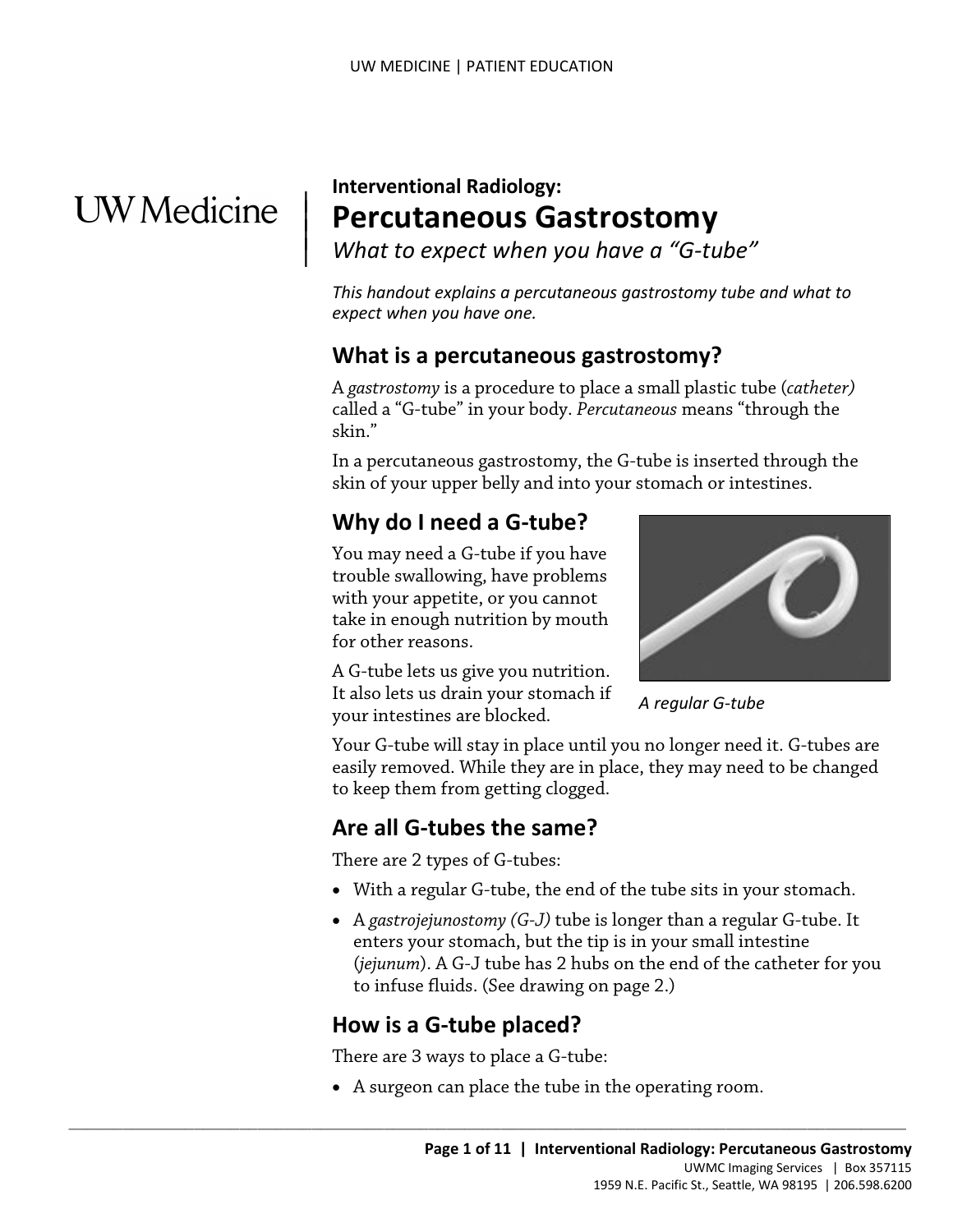

*A gastrojejunostomy (G-J) tube* 

- A doctor who specializes in digestive diseases can place the tube in a clinic. This doctor will use a flexible tube with a light on the end (an *endoscope*) to guide the creation of a small opening through the skin of the upper abdomen and directly into the stomach. This procedure is called a *percutaneous endoscopic gastrostomy* (PEG).
- An *interventional radiologist*, a doctor who specializes in procedures that are guided by X-rays, can place the tube in a clinic.

Your doctor believes having the interventional radiologist place your G-tube is the safest and most effective way for you.

## **Are G-tubes safe?**

 patients, G-tubes are very safe. Most times, the benefits outweigh the Your doctor will explain the risks of having a G-tube placed. For most risks.

#### **Minor Problems**

These minor problems after G-tube placement are fairly common:

- The G-tube may get clogged. Most clogged tubes can be fixed. But sometimes, the tube needs to be replaced.
- The G-tube may come out, either partly or all the way. If it comes partway out, do **not** use it until your doctor tells you it is OK to use.
- An infection may occur where the G-tube enters your skin. Most site infections can be treated with antibiotics. Sometimes, other treatment is needed.

#### **Serious Risks**

The most serious problems from this procedure are:

- **Bleeding:** Major bleeding is rare.
- • **Peritonitis:** The *peritoneum* is the membrane that lines the inside inflammation of this membrane. It is a serious problem and must of the belly and covers all of the internal organs. *Peritonitis* is an be treated right away.

Please ask your doctor any questions you have. Make sure all of your concerns are addressed.

## **Before Your Procedure**

 $\_$  ,  $\_$  ,  $\_$  ,  $\_$  ,  $\_$  ,  $\_$  ,  $\_$  ,  $\_$  ,  $\_$  ,  $\_$  ,  $\_$  ,  $\_$  ,  $\_$  ,  $\_$  ,  $\_$  ,  $\_$  ,  $\_$  ,  $\_$  ,  $\_$  ,  $\_$  ,  $\_$  ,  $\_$  ,  $\_$  ,  $\_$  ,  $\_$  ,  $\_$  ,  $\_$  ,  $\_$  ,  $\_$  ,  $\_$  ,  $\_$  ,  $\_$  ,  $\_$  ,  $\_$  ,  $\_$  ,  $\_$  ,  $\_$  ,

• **Arrival time.** If you are an *outpatient* (not already staying in the hospital), a nurse will call you the afternoon before your procedure. If your procedure is on a Monday, the nurse will call you the Friday before.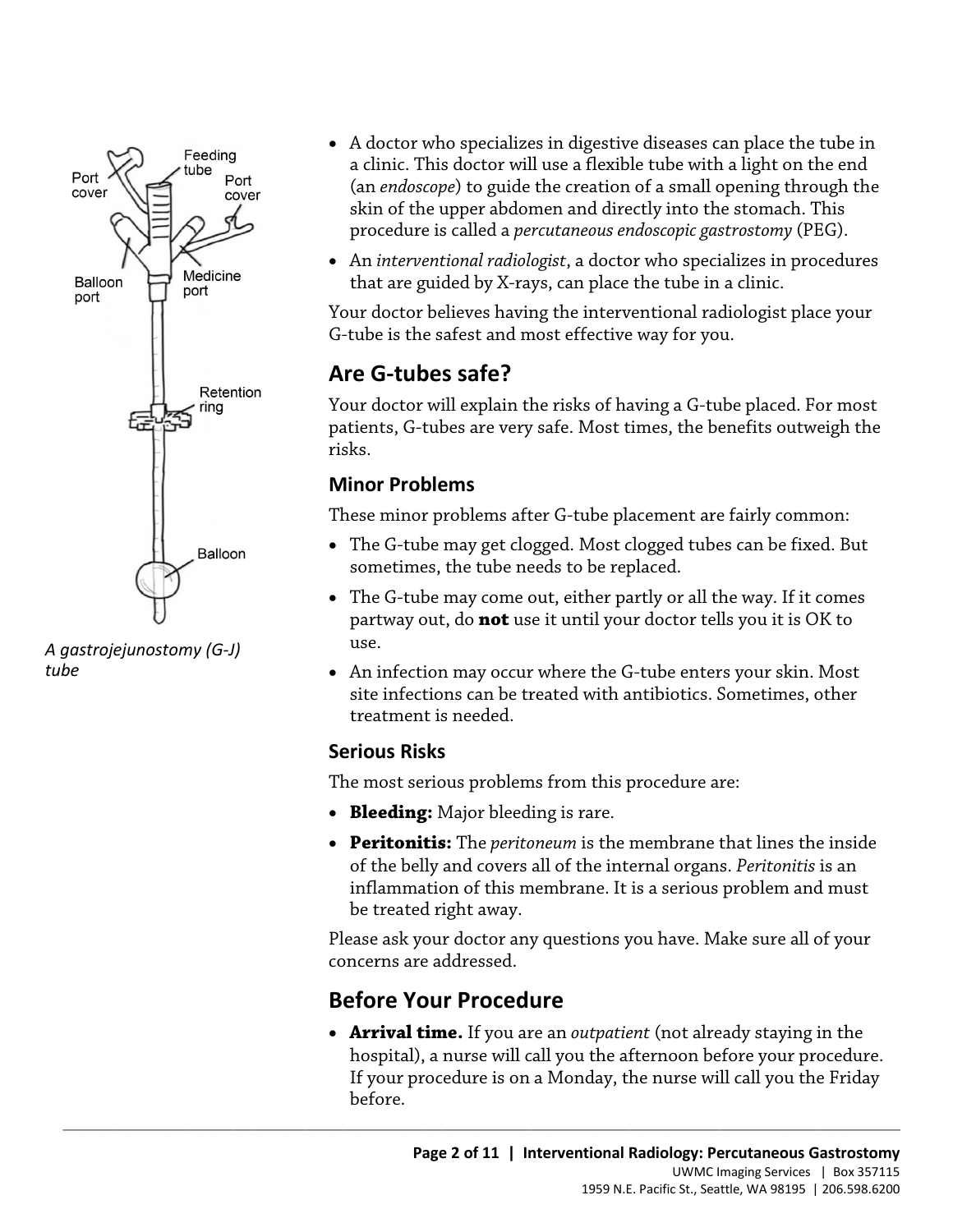The nurse will:

- Tell you when to arrive at the hospital
- Remind you what to do on the morning of your procedure
- Answer any questions you have
- **Interpreter services.** If you do not understand English well enough to understand these instructions or the details of the procedure, tell us **right away**. We will arrange for a hospital interpreter to help you. This service is free. **A family member or friend may not interpret for you.**
- **Allergies.** If you have ever had an allergy or bad reaction to *contrast*  (X-ray dye), please call our Interventional Radiology Nurse Coordinator (see numbers on the last page). You may need medicine for this allergy before the procedure.
- for this allergy before the procedure.<br>
 **Blood test.** You most likely will need a blood test within the 14 c<br>
before your procedure. Sometimes, we can do this when you arriv<br>
for your procedure. We will tell you if we ne • **Blood test.** You most likely will need a blood test within the 14 days before your procedure. Sometimes, we can do this when you arrive for your procedure. We will tell you if we need to draw blood before that day.
	- **Blood-thinning medicines.** If you take a blood thinner such as Lovenox (enoxaparin), Coumadin (warfarin), or Plavix (clopidogrel), you may need to stop taking it for 1 to 10 days before the procedure. The length of time depends on which medicine you are taking. If you have not been told what to do, talk with your provider or the clinic that prescribes the medicine. Ask when to stop taking this medicine.
		- **IMPORTANT:** If you have ever had a heart stent, a prosthetic heart valve, or a pulmonary embolism, or if you have atrial fibrillation with a history of a stroke, you **must** contact the provider who prescribes your blood-thinning medicine. Tell them that you are having a medical procedure and ask what to do about your dose before your procedure.
	- **Diabetes medicines.** If you have diabetes and take insulin or metformin (Glucophage), we will give you instructions about holding or adjusting your dose for the day of your procedure.
	- **Liquid contrast:** On the day before your procedure, we will ask you to drink a liquid *contrast* (X-ray dye) called Omnipaque. Contrast will highlight your colon so that we can clearly see it with X-rays. (See "Day Before Your Procedure," on page 4.) You must pick up the contrast at the UWMC Radiology front desk at least 1 day before your procedure.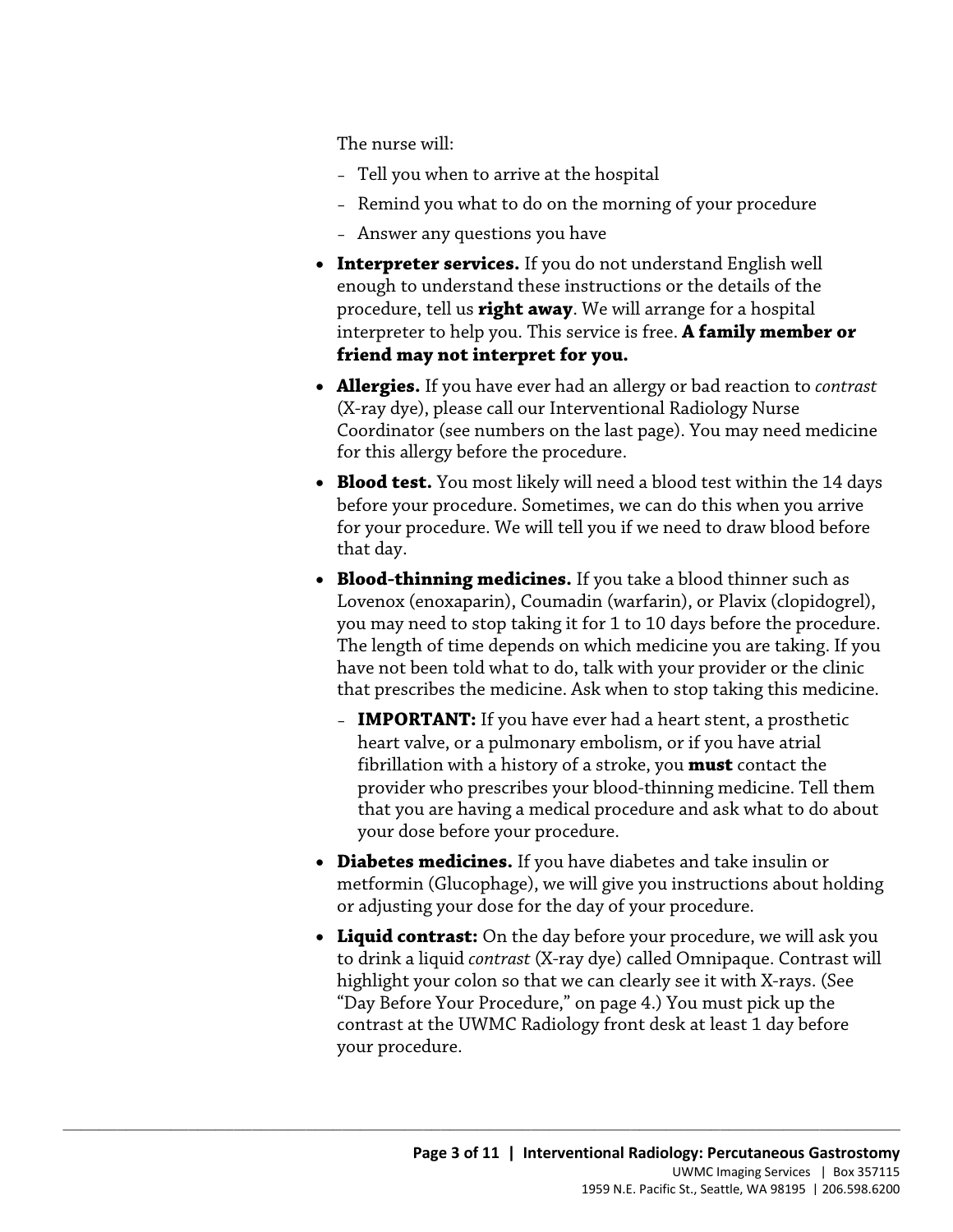## **Sedation**

 Before your procedure, we will give you a *sedative* (medicine to make you relax) through an *intravenous* line (IV) in one of your arm veins. This is called *moderate sedation*. You will stay awake, but feel sleepy. You will still feel sleepy for a while after the procedure.

For some people, using moderate sedation is not safe. If this is true for you, you will need *general anesthesia* (medicine to make you sleep during the procedure).

Let us know **right away** if you:

- Have needed anesthesia for basic procedures in the past
- Have *sleep apnea* or chronic breathing problems (you might use a CPAP or BiPAP device while sleeping)
- Use high doses of an *opioid* pain medicine
- Have severe heart, lung, or kidney disease
- about 1 hour • Use high doses of an *opioid* pain medicine<br>
• Have severe heart, lung, or kidney disease<br>
• Have back or breathing problems that make it hard to lie flat for<br>
• Have a hard time lying still during medical procedures<br>
• • Have back or breathing problems that make it hard to lie flat for
	- Have a hard time lying still during medical procedures
	- Weigh more than 300 pounds (136 kilograms)

If you have any of these health issues, we may need to give you different medicines. Instead of a sedative, you might receive:

- **Only** a *local anesthetic* (numbing medicine), such as lidocaine.
- A local anesthetic **and** a single pain or anxiety medicine. This is called *minimal sedation*.
- *General anesthesia* (medicine to make you sleep). This medicine is given by an anesthesia provider.

## **Day Before Your Procedure**

- Drink lots of fluids and eat as usual during the day.
- • **At 9 p.m.:** Drink the full bottle of contrast (Omnipaque) that we gave you.
- If you are an *outpatient* (not staying in the hospital), plan ahead:
	- Expect to spend most of the day in the hospital.
	- Ask a responsible adult to drive you home after your procedure. **You may NOT drive yourself home or take a bus, taxi, or shuttle by yourself.** If you need to take a bus, taxi, or shuttle, the responsible adult **must** ride with you.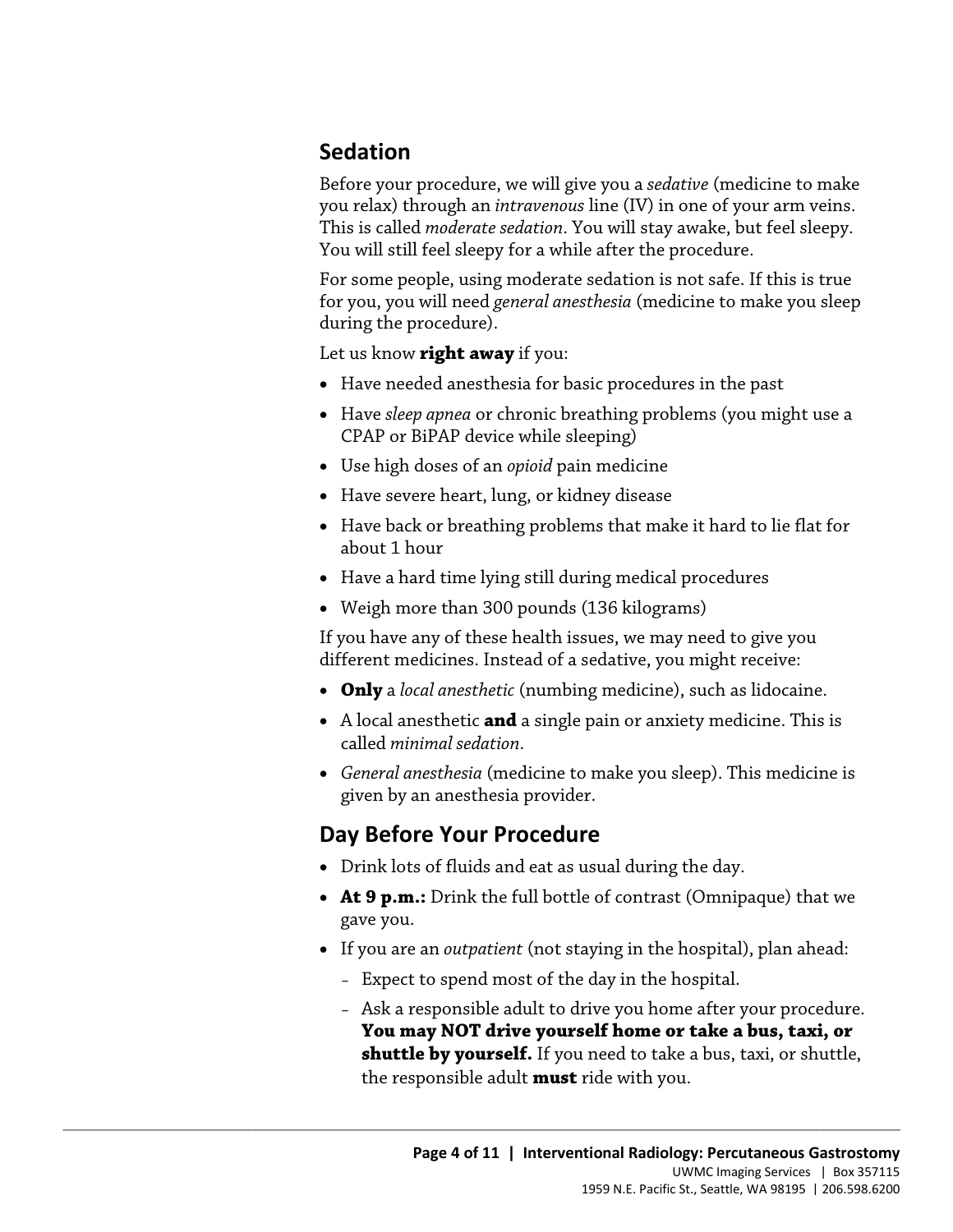– Ask a responsible adult to stay with you overnight after the procedure.

 **or ride with you on a bus, taxi, or shuttle, we will need to reschedule IMPORTANT: If you do not have a responsible adult to drive you home your procedure.** 

## **Procedure Day**

- doctor or a nurse tells you to hold them. (Some patients may need to • Take your usual medicines on the day of the procedure, unless the stop taking their blood-thinning medicines.)
- • Do **not** take vitamins or other supplements. They can upset an empty stomach.
- Starting **6 hours** before your procedure, **stop eating solid foods.**<br>You may have only *clear liquids* (liquid you can see through), such as<br>water, broth, cranberry juice, or weak tea.<br>Starting **2 hours** before your proc • Starting **6 hours** before your procedure, **stop eating solid foods.**  You may have only *clear liquids* (liquid you can see through), such as water, broth, cranberry juice, or weak tea.
	- Starting **2 hours** before your procedure, take **nothing** at all by mouth.
	- If you must take medicines, take them with **only** a sip of water.
	- Bring with you a list of all the medicines you take.

#### **At the Hospital**

- You may have been told to go to Outpatient Lab for a blood draw. Do this before you check in. The lab is on the 3rd floor of the hospital, next to Outpatient Pharmacy, near the Cascade elevators.
- Unless you are told otherwise, check in at Admitting on the 2nd floor, next to Radiology. Take the Pacific elevator to the 2nd floor. Admitting is on the right side of Radiology Department.
- After checking in, go to the Radiology Reception Desk.
- If there is a delay in starting your procedure, it is usually because we need to treat other people with unexpected and urgent problems. Thank you for your patience if this occurs.
- When we are ready to start your procedure, a staff member will:
	- Take you to a pre-procedure area
	- Give you a hospital gown to put on
	- Give you a bag for your belongings
- While you are in the pre-procedure area:
	- Your family or a friend can be with you.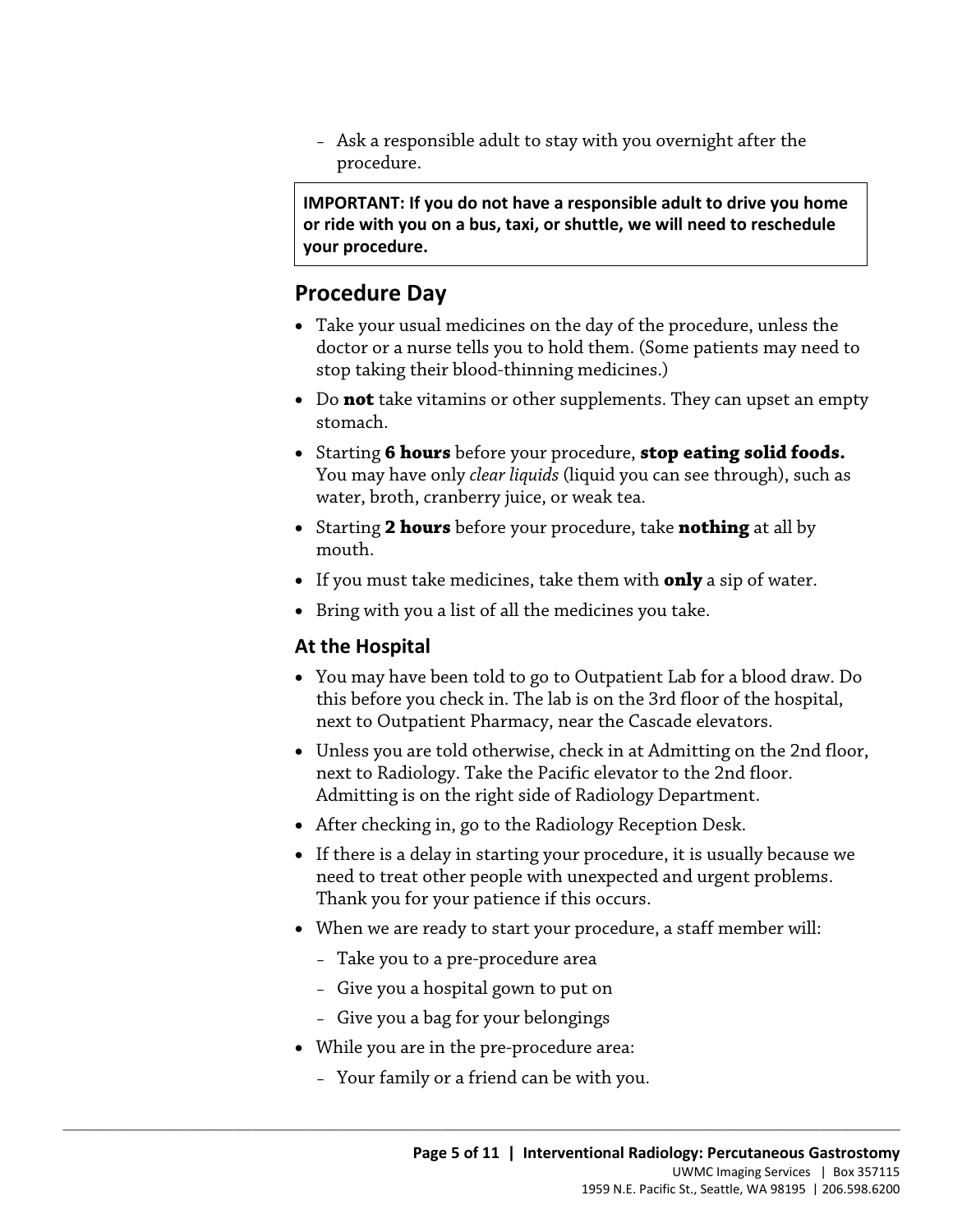- and go over what to expect. This nurse will also give you the – A nurse will ask you some health questions, take your vital signs (such as heart rate), place an *intravenous* (IV) tube in your arm, sedative medicine.
- If you are scheduled to have general anesthesia, the anesthesia care provider will meet you and go over your health history.
- A radiologist or physician assistant will talk with you about the risk and benefits of the procedure. They will ask you to sign a consent form, if you have not already signed one.
- You will be able to ask any questions you have.
- be with you for the entire procedure and will watch you afterward. • A nurse will then take you to the Radiology suite. This nurse will

## **What happens during the procedure?**

- What happens during the procedure?<br>• If you need an interpreter, they will be in the room or will be abl<br>to talk with you and hear you through an intercom.<br>• You will lie flat on your back on an X-ray table.<br>• We will plac • If you need an interpreter, they will be in the room or will be able to talk with you and hear you through an intercom.
	- You will lie flat on your back on an X-ray table.
	- We will place wires on your body to monitor your heart rate.
	- • You will have a cuff around your arm. It will inflate from time to time to check your blood pressure.
	- Prongs in your nose will give you oxygen. A probe on one of your fingers will show us how well you are breathing the oxygen.
	- The X-ray will show us: • Before the procedure begins, we will take an X-ray of your belly.
		- If the contrast you drank the day before has reached your colon. If it has not, we may have to reschedule your procedure for another day.
		- procedure will be cancelled. Your gastrostomy will need to be – The position of your internal organs. If the X-ray shows that your colon or liver blocks our way into your stomach, the done a different way.
	- your name again. They will go over your allergies, and explain • For your safety, the entire medical team will ask you to confirm what we plan to do. We do this for every procedure and every patient.
	- A technologist will use a special soap to clean your skin around the puncture site. The technologist may need to shave some hair in the area where the doctor will be working.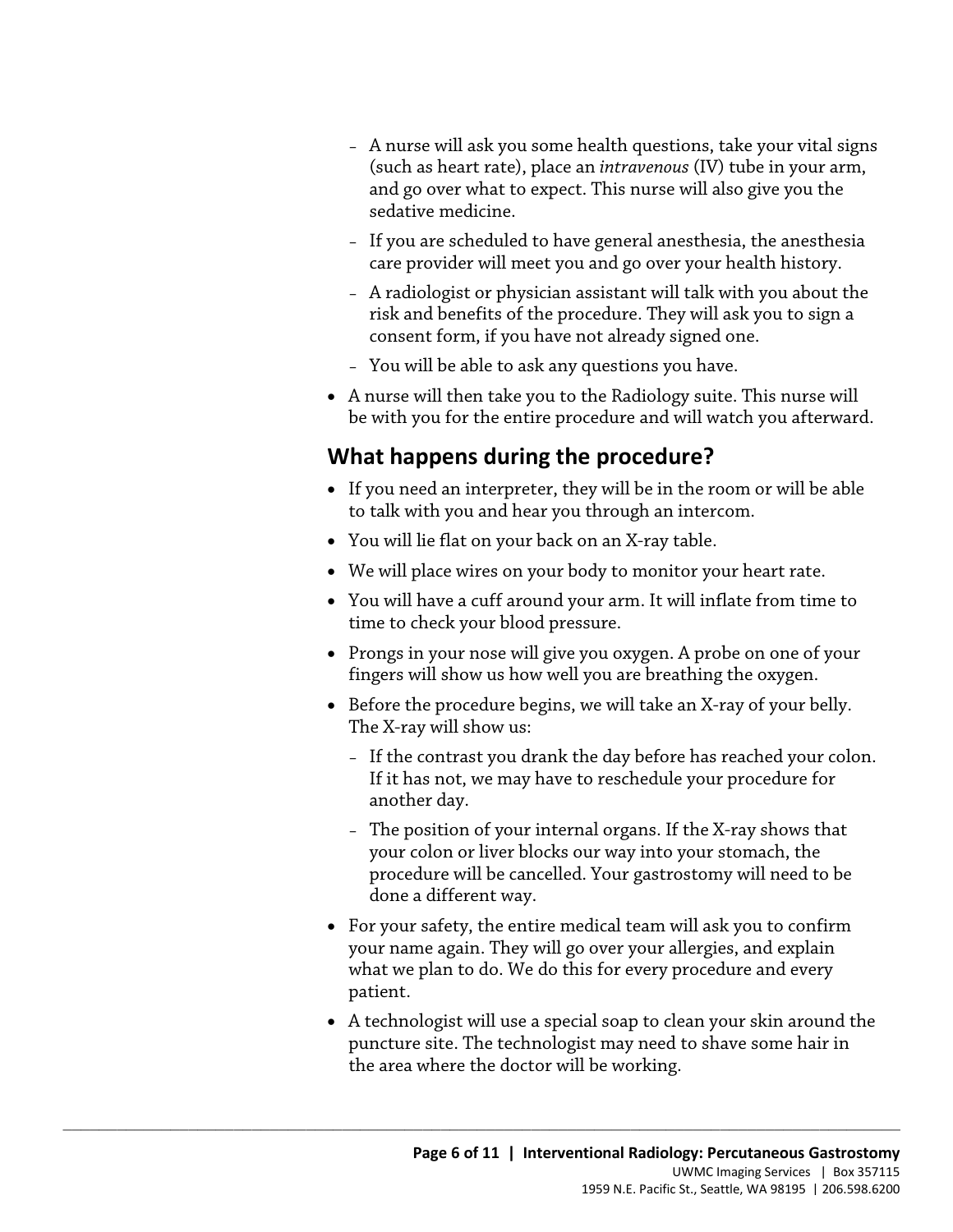- Tell the technologist if you have any allergies.
- We will then fill your stomach with air:
	- We will place a tube through your nose and down to your stomach. This step is uncomfortable but it should not be painful.
	- You may briefly feel that you need to vomit. That feeling will go away after the tube passes through your throat.
	- You may feel bloated when the air is injected.
	- We will remove the nose tube at the end of the procedure.
- We will take X-rays during the procedure to help your doctor see exactly where to place the G-tube.
- only feel pressure, but no pain. • The radiologist will inject a local *anesthetic* (numbing medicine)<br>into your skin under your rib cage. It will sting for about 10 to 1<br>seconds, but then that area will be numb. After that, you should<br>only feel pressure • The radiologist will inject a local *anesthetic* (numbing medicine) into your skin under your rib cage. It will sting for about 10 to 15 seconds, but then that area will be numb. After that, you should
	- Next, the radiologist will insert several metal clips into your stomach to pull it to the surface. The G-tube is then inserted. The tube will be held in place with a plastic disk.
	- The procedure takes about 30 minutes.

## **What happens after the procedure?**

- **If you had general anesthesia:** Nurses will watch you for a short time in the Radiology department or recovery room. If you are:
	- moved to a room on a short-stay unit in the hospital. – Going home the same day as the procedure, you will then be
	- Staying overnight in the hospital, you will be moved to a room on an inpatient unit.
- **If you did not have general anesthesia:** You will go directly to the short-stay unit.
- When you are settled into your room:

- Your family member or friend will be able to be with you.
- You will need to rest on a stretcher for 2 hours. You may need to stay longer if you need to meet with your Home Infusion Provider or a dietitian.
- You will be able to eat and drink after about 4 hours.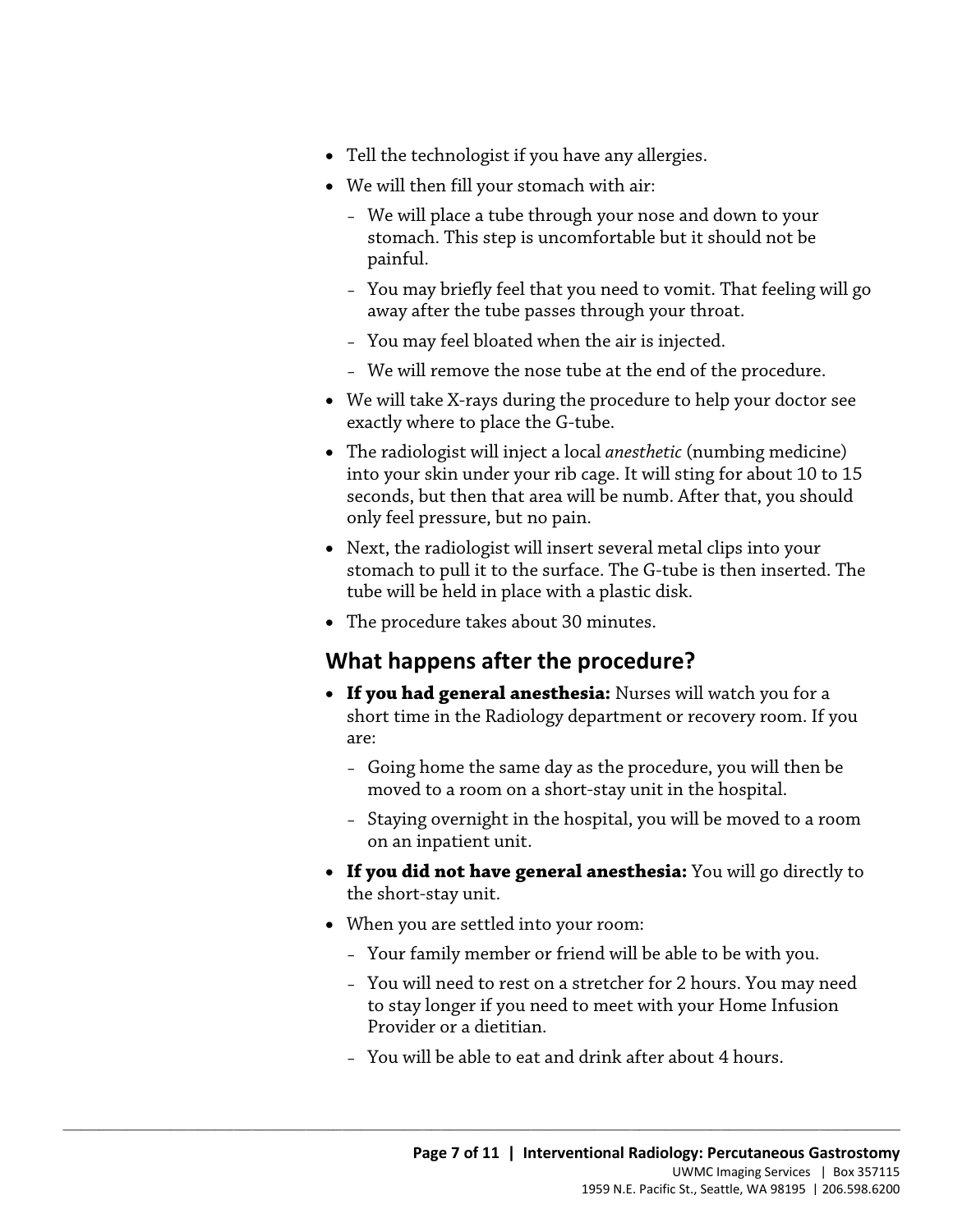• We will make sure you can move safely before you get up to walk. A nurse or patient care technician (PCT) will help you get out of bed. Most times, we will place a gait belt around your waist for extra safety.

#### **If You Are Going Home the Same Day**

You will be able to go home when:

- You are fully awake
- You can eat, drink, and use the restroom
- Your nausea and pain are under control
- Your vital signs are stable
- You can walk normally
- You have a responsible driver to take you home
- You have a responsible person to stay with you at home overnight

• You have a responsible driver to take you home<br>• You have a responsible person to stay with you at home overnig<br>• NORTANT: Do NOT use your G-tube at all until your nurse or of<br>• provider confirms that your doctors have s **IMPORTANT: Do NOT use your G-tube at all until your nurse or other provider confirms that your doctors have said that it is safe to use.** 

## **Safety and Self-care at Home**

 could affect your judgment. You may also be lightheaded or feel dizzy. The sedation medicine will stay in your body for several hours. It

#### **For 24 Hours**

- Do **not** drive a car.
- Do **not** use machinery or power tools.
- Do **not** drink alcohol.
- Do **not** take medicines such as tranquilizers or sleeping pills, unless your doctor prescribed them.
- Do **not** make important decisions or sign legal documents.
- Do **not** be responsible for children, pets, or an adult who needs care.
- Have a responsible adult stay with you overnight.

#### **To Help Speed Your Recovery**

- Do only light activities and get plenty of rest.
- Eat as usual. Drink lots of fluids.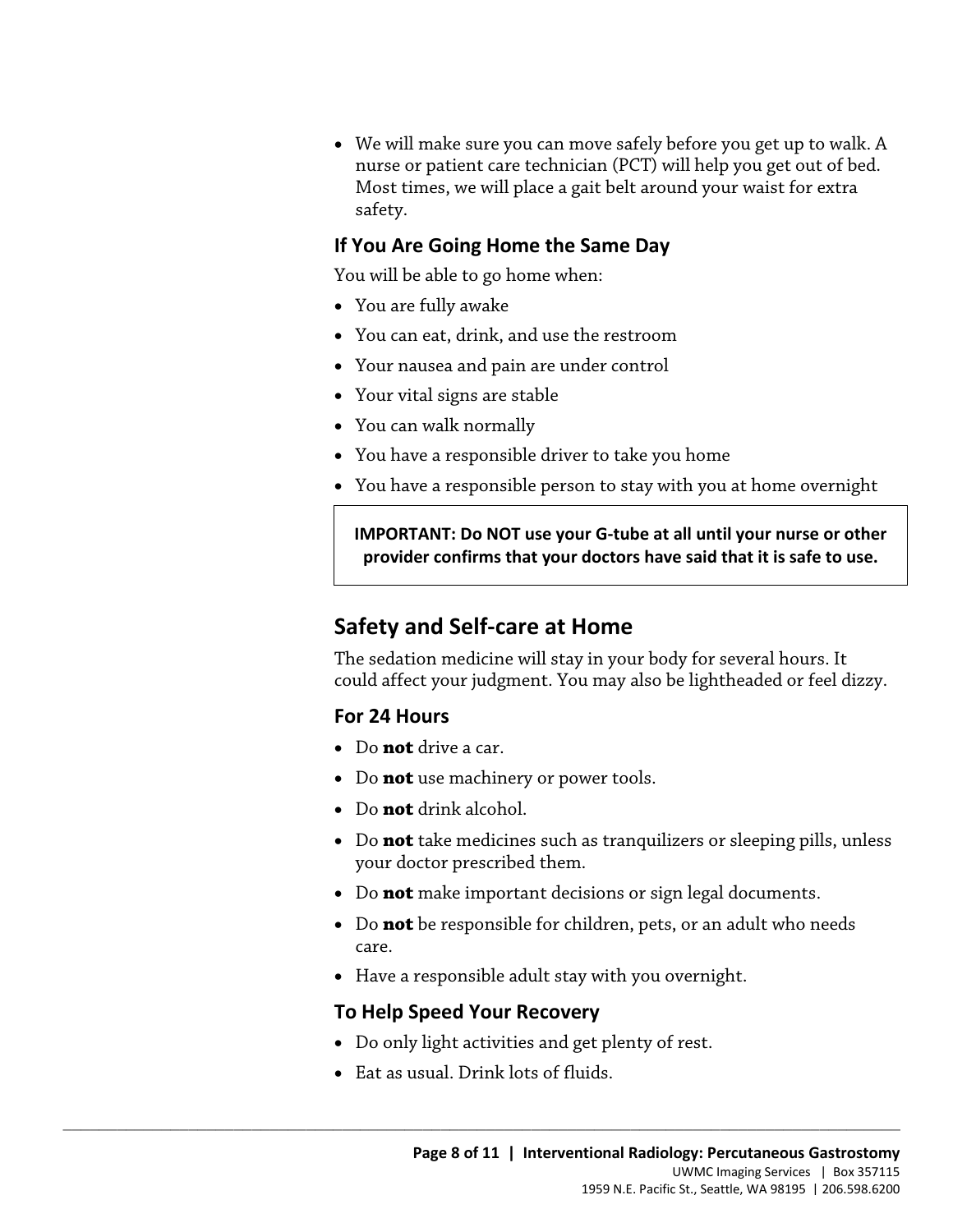• Resume taking your usual medicines when you get home. Take only the medicines that your doctors prescribed or approved.

#### **For 48 to 72 Hours**

- Do **not** lift anything that weighs more than 5 to 10 pounds (a gallon of milk weighs almost 9 pounds).
- Do only moderate activities. This will help your puncture site heal.
- Avoid hard work and any activity that makes you breathe harder or makes your heart beat faster.
- Keep the tube site dry for the first 48 hours after it is placed. After that, you may shower with the tube uncovered.

#### **Wound Care**

- If this is your first G-tube:
	- It will be held in place with *sutures* (stitches) or metal clips.
- procedure. **There is a serious risk of infection if this is not**  • If this is your first G-tube:<br>- It will be held in place with *sutures* (stitches) or metal clips.<br>- The sutures or clips must be cut 10 to 14 days after the<br>procedure. **There is a serious risk of infection if this is no** – The sutures or clips must be cut 10 to 14 days after the **done at the right time.** If you do not yet have an appointment for this, call 206.598.6209 to set up this appointment.
	- After 48 hours, you may shower without covering the tube. Do **not** scrub the tube site. Let warm water and soap **gently** run over the area.
	- • For 4 weeks, or until your provider says it is OK, do **not** take a bath, sit in a hot tub, go swimming, or allow your G-tube to be covered with water.
	- After showering:
		- Gently pat your skin dry.

- Do **not** apply lotion, ointment, or powder around the tube.
- Place a gauze dressing around the tube and tape it in place.
- Change the dressing at least every 3 days. Change it more often if it gets wet or dirty.
- Some people like to wear a binder to hold the tube closer to their skin. If you wear a binder, check your skin under the binder every day. (See "When to Call" on page 10.)
- If you have a plastic disc, use a cotton swab (Q-tip) to gently clean under it. Keep the area around the tube and under the disc clean and dry.
- You may have some mild pain and redness where the tube comes out of your skin.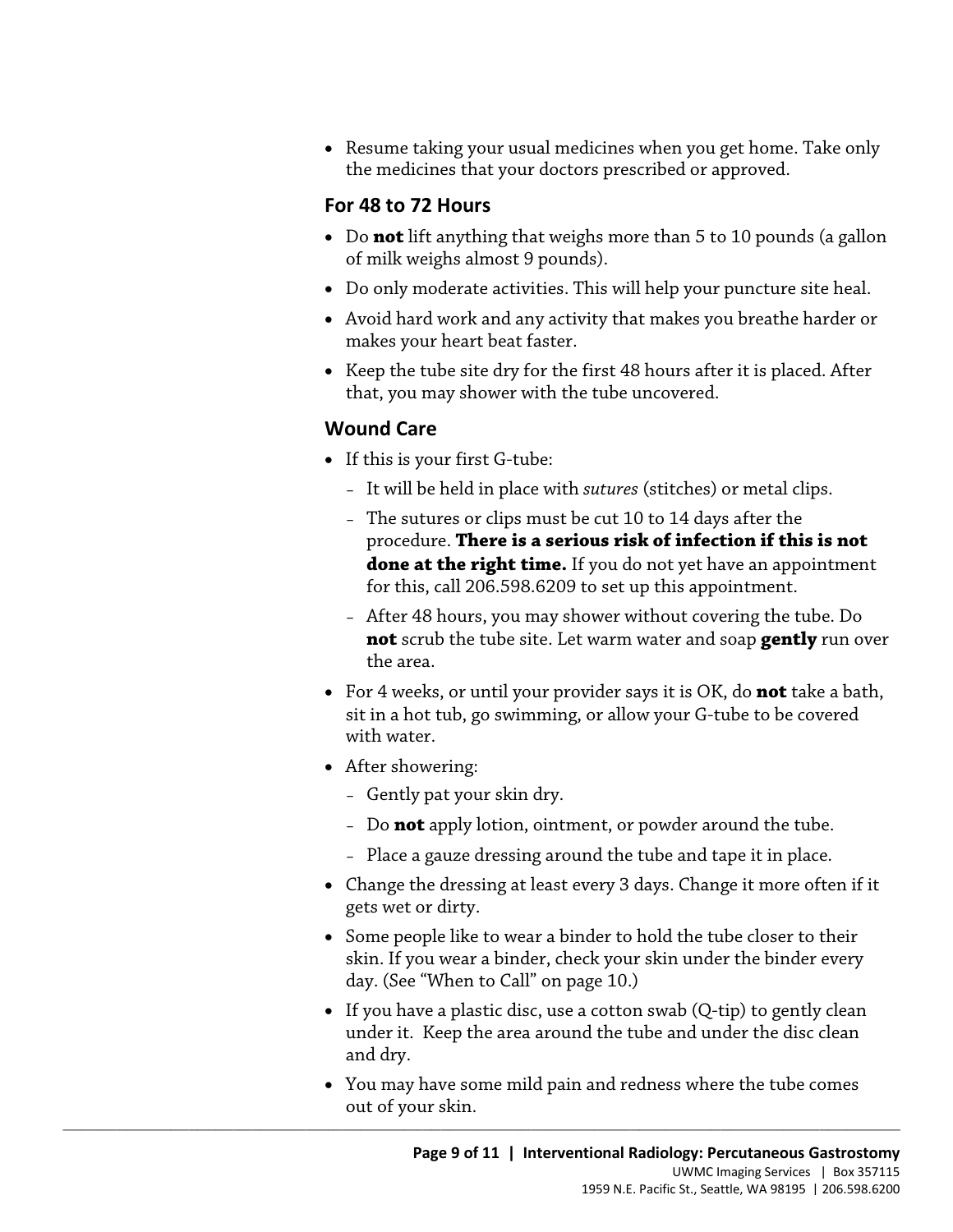#### **Gastrostomy Tube Flushing**

We will teach you how to flush your tube before you go home.

- 60 cc (2 oz.) of water. • After using your tube for medicines or tube feedings, flush it with
- • If you do not plan to start using the tube right away, you must flush it at least 3 times a day with 60 cc (2 oz.) of water to keep it from clogging.

#### **Tube Feedings**

- what formula you will use for your feedings. We will give this • If you are starting tube feedings right away, you will meet with a dietitian before you leave the hospital. The dietitian will decide information to your home infusion provider.
- you how to do the tube feedings. This teaching may start in the • Your home infusion dietitian or home nurse provider will teach<br>you how to do the tube feedings. This teaching may start in the<br>hospital or after you go home.<br>**Medicines**<br>• Resume taking your medicines as soon as you star • Your home infusion dietitian or home nurse provider will teach hospital or after you go home.

#### **Medicines**

- Resume taking your medicines as soon as you start to eat, or you can use the tube for feedings and medicines. Take only the medicines that your doctors have prescribed or approved.
- If you need to crush medicines to put into your tube, your prescribing provider will need to review them, to make sure it is OK to take them this way. If you are taking extended-release or slow-release pills, they should not be crushed. Your provider may need to prescribe another type of medicine.

## **When to Call**

Once you start your tube feedings, if you get sudden belly pain while infusing:

- Stop the infusion **right away**.
- Call Interventional Radiology (see "Who to Call" on page 11).

Call one of the numbers under "Who to Call" on page 11 if you have:

- Bleeding around the tube site
- Belly pain with flushing or tube feedings
- Drainage from your incision
- Fever higher than  $101^{\circ}$ F (38.3 $^{0}$ C)

 $\_$  ,  $\_$  ,  $\_$  ,  $\_$  ,  $\_$  ,  $\_$  ,  $\_$  ,  $\_$  ,  $\_$  ,  $\_$  ,  $\_$  ,  $\_$  ,  $\_$  ,  $\_$  ,  $\_$  ,  $\_$  ,  $\_$  ,  $\_$  ,  $\_$  ,  $\_$  ,  $\_$  ,  $\_$  ,  $\_$  ,  $\_$  ,  $\_$  ,  $\_$  ,  $\_$  ,  $\_$  ,  $\_$  ,  $\_$  ,  $\_$  ,  $\_$  ,  $\_$  ,  $\_$  ,  $\_$  ,  $\_$  ,  $\_$  ,

• Chills